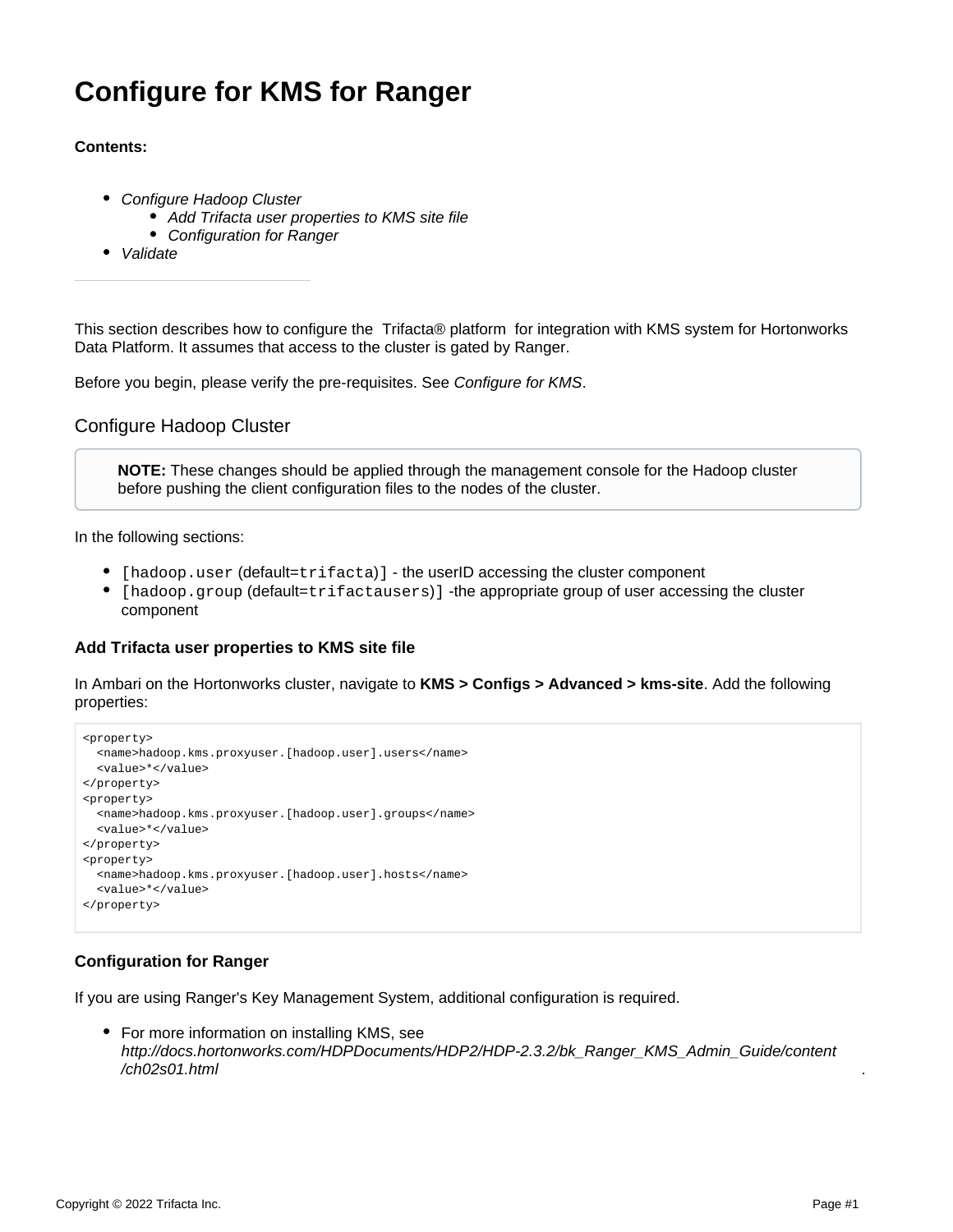**NOTE:** These changes apply to the Hortonworks cluster only. Make changes through Ambari; avoid editing configuration files directly. Configuration files do not need to be shared with the Trifacta platform.

#### **KMS Configuration for Hive**

If you are using Hive, please add the Hive users and groups information to kms-site.xml:

```
<property>
  <name>hadoop.kms.proxyuser.[hadoop.user].users</name>
  <value>*</value>
</property>
<property>
  <name>hadoop.kms.proxyuser.[hadoop.user].groups</name>
   <value>*</value>
</property>
<property>
  <name>hadoop.kms.proxyuser.[hadoop.user].hosts</name>
  <value>*</value>
</property>
```
#### **Verify Kerberos authentication for KMS**

If Kerberos is deployed, edit kms-site.xml and verify the following properties in kms-site.xml:

```
<property>
  <name>hadoop.kms.authentication.type</name>
   <value>kerberos</value>
 <description> Authentication type for the KMS. Can be either &quot;simple&quot; or &quot;kerberos&quot;.<
/description>
</property>
<property>
  <name>hadoop.kms.authentication.kerberos.keytab</name>
   <value>/etc/security/keytabs/spnego.service.keytab</value>
   <description> Path to the keytab with credentials for the configured Kerberos principal.</description>
</property>
<property>
  <name>hadoop.kms.authentication.kerberos.principal</name>
  <value>HTTP/FQDN for KMS host@YOUR HADOOP REALM</value>
   <description> The Kerberos principal to use for the HTTP endpoint. The principal must start with 'HTTP/' as 
per the Kerberos HTTP SPNEGO specification.</description>
</property>
```
#### **Verify users for KMS**

If you are using Kerberos KMS authentication, verify the following properties in kms-site.xml:

```
<property>
  <name>hadoop.kms.proxyuser.hdfs.users</name>
  <value>*</value>
</property>
<property>
  <name>hadoop.kms.proxyuser.hdfs.groups</name>
  <value>*</value>
</property>
<property>
  <name>hadoop.kms.proxyuser.hdfs.hosts</name>
  <value>*</value>
</property>
```